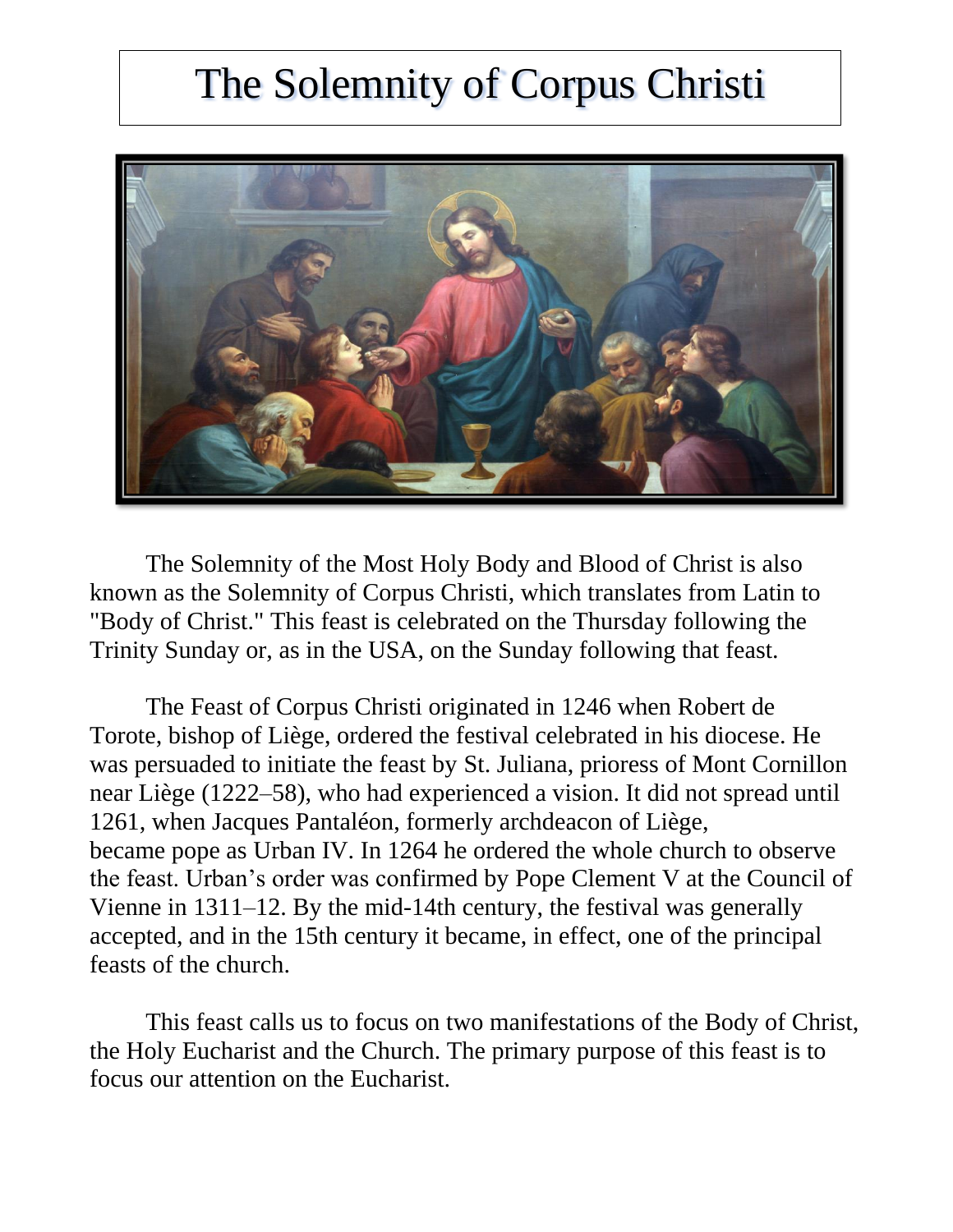The opening prayer at Mass calls our attention to Jesus' suffering and death and our worship of Him, especially in the Eucharist.

At every Mass our attention is called to the Eucharist and the Real Presence of Christ in it. The secondary focus of this feast is upon the Body of Christ as it is present in the Church. The Church is called the Body of Christ because of the intimate communion which Jesus shares with his disciples. He expresses this in the gospels by using the metaphor of a body in which He is the head. This image helps keep in focus both the unity and the diversity of the Church.

The Feast of Corpus Christi is commonly used as an opportunity for public Eucharistic processions, which serves as a sign of common faith and adoration. Our worship of Jesus in His Body and Blood calls us to offer to God our Father a pledge of undivided love and an offering of ourselves to the service of others.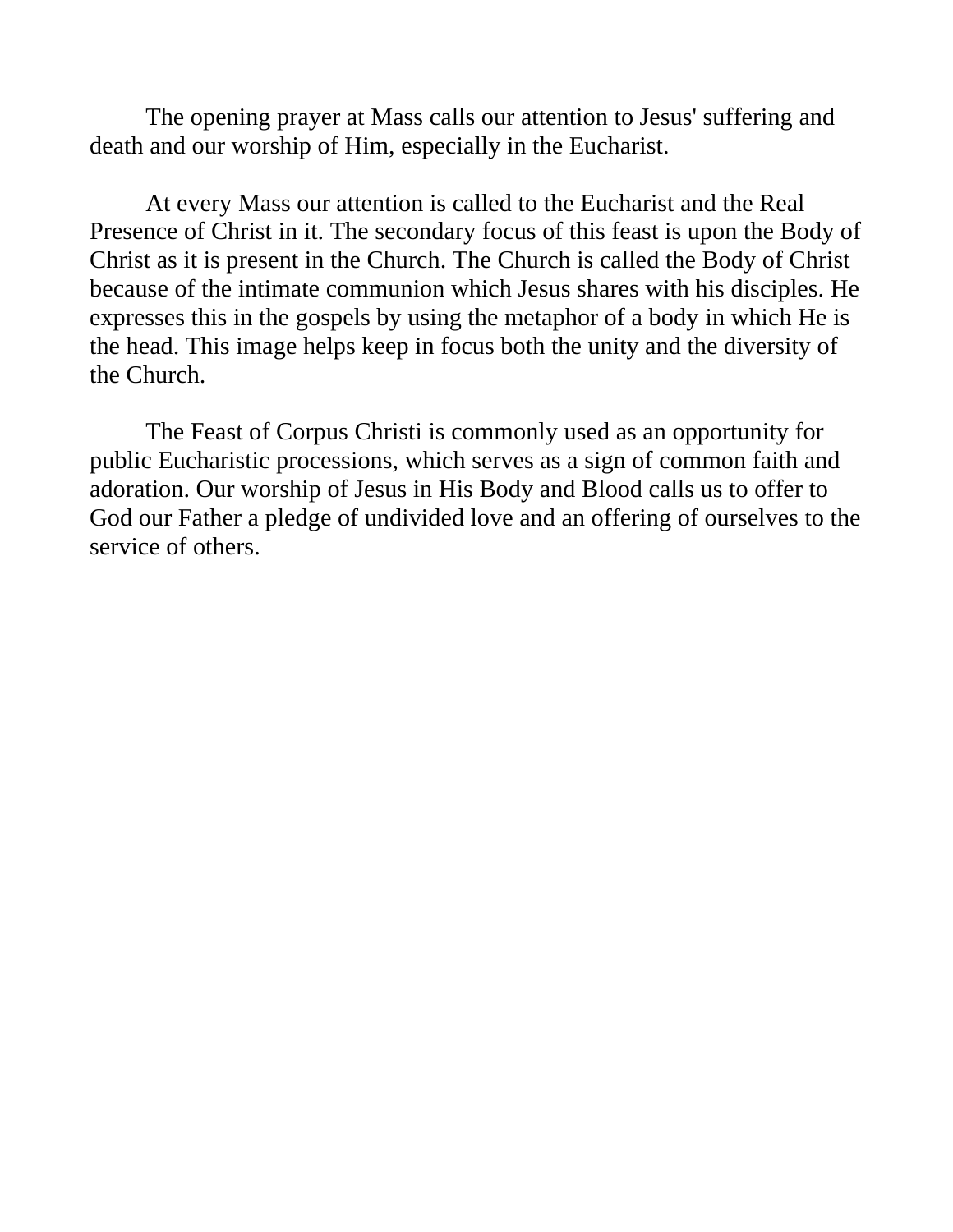# The Solemnity of Corpus Christi



# **READINGS**

Lectionary: 169 **Reading I**

#### **Gn [14:18-20](https://bible.usccb.org/bible/genesis/14?18)**

In those days, Melchizedek, king of Salem, brought out bread and wine, and being a priest of God Most High, he blessed Abram with these words: "Blessed be Abram by God Most High, the creator of heaven and earth; and blessed be God Most High, who delivered your foes into your hand." Then Abram gave him a tenth of everything.

## Responsorial Psalm

### **Ps [110:1,](https://bible.usccb.org/bible/psalms/110?1) 2, 3, 4**

R (4b) You are a priest for ever, in the line of Melchizedek. The LORD said to my Lord: "Sit at my right hand till I make your enemies your footstool." R You are a priest for ever, in the line of Melchizedek. The scepter of your power the LORD will stretch forth from Zion: "Rule in the midst of your enemies." R You are a priest for ever, in the line of Melchizedek. "Yours is princely power in the day of your birth, in holy splendor; before the daystar, like the dew, I have begotten you." R You are a priest for ever, in the line of Melchizedek.

The LORD has sworn, and he will not repent: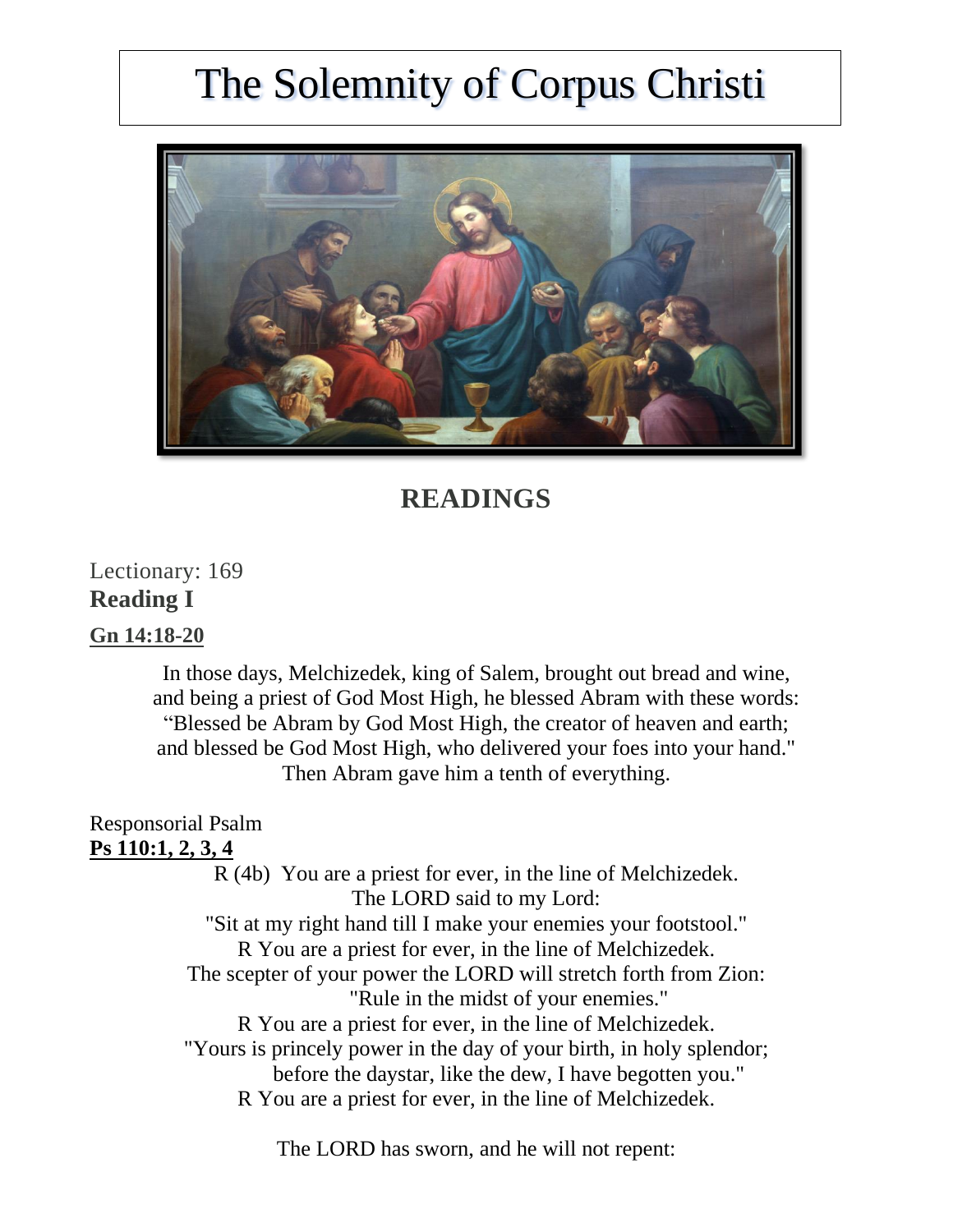"You are a priest forever, according to the order of Melchizedek." R You are a priest for ever, in the line of Melchizedek.

## **Reading II 1 Cor [11:23-26](https://bible.usccb.org/bible/1corinthians/11?23)**

Brothers and sisters: I received from the Lord what I also handed on to you, that the Lord Jesus, on the night he was handed over, took bread, and, after he had given thanks, broke it and said, "This is my body that is for you. Do this in remembrance of me." In the same way also the cup, after supper, saying, "This cup is the new covenant in my blood. Do this, as often as you drink it, in remembrance of me." For as often as you eat this bread and drink the cup, you proclaim the death of the Lord until he comes.

## Sequence **Lauda Sion**

Laud, O Zion, your salvation, Laud with hymns of exultation, Christ, your king and shepherd true:

Bring him all the praise you know, He is more than you bestow. Never can you reach his due.

Special theme for glad thanksgiving Is the quick'ning and the living Bread today before you set:

From his hands of old partaken, As we know, by faith unshaken, Where the Twelve at supper met.

Full and clear ring out your chanting, Joy nor sweetest grace be wanting, From your heart let praises burst:

For today the feast is holden, When the institution olden Of that supper was rehearsed.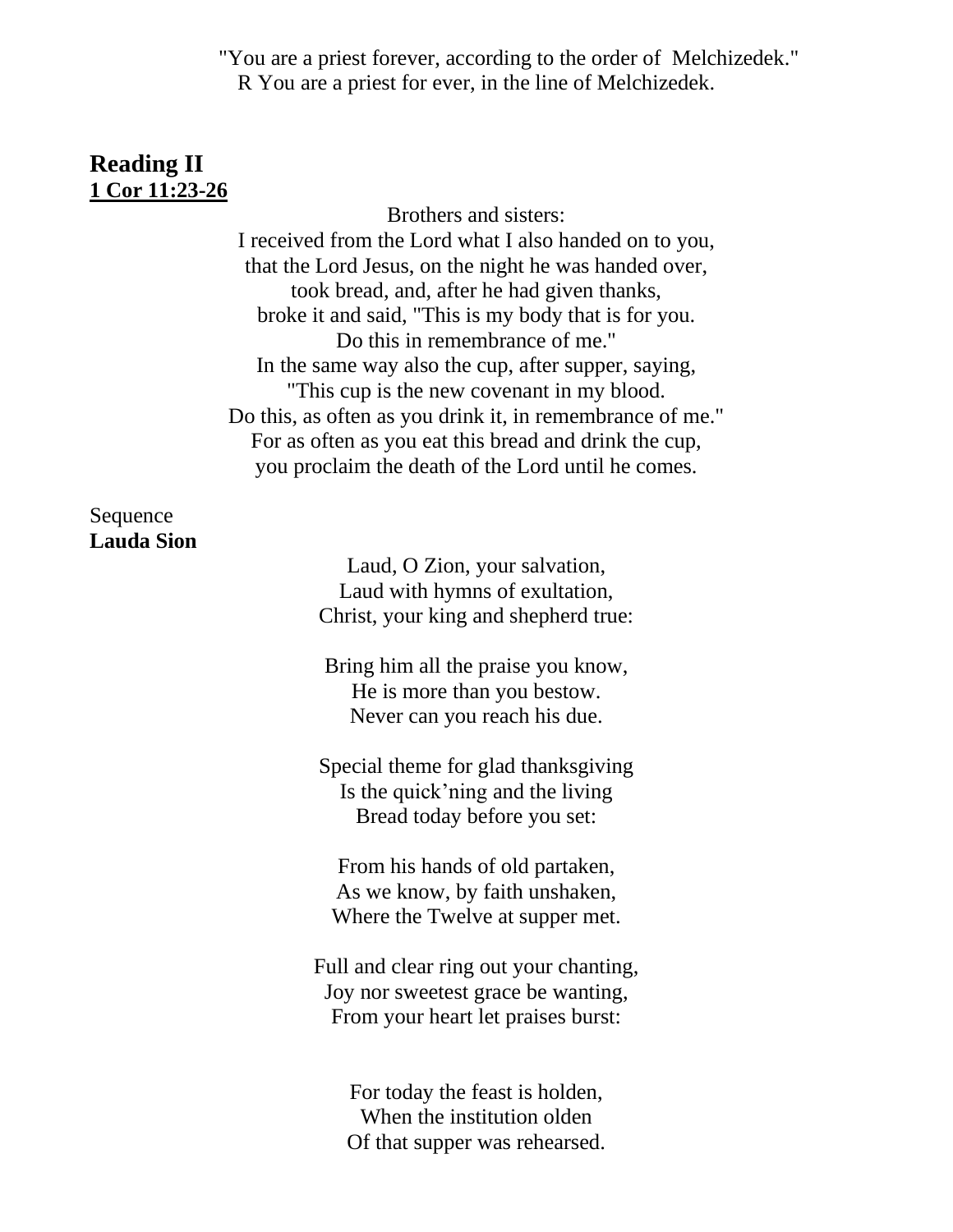Here the new law's new oblation, By the new king's revelation, Ends the form of ancient rite:

Now the new the old effaces, Truth away the shadow chases, Light dispels the gloom of night.

What he did at supper seated, Christ ordained to be repeated, His memorial ne'er to cease:

And his rule for guidance taking, Bread and wine we hallow, making Thus our sacrifice of peace.

This the truth each Christian learns, Bread into his flesh he turns, To his precious blood the wine:

Sight has fail'd, nor thought conceives, But a dauntless faith believes, Resting on a pow'r divine.

Here beneath these signs are hidden Priceless things to sense forbidden; Signs, not things are all we see:

Blood is poured and flesh is broken, Yet in either wondrous token Christ entire we know to be.

Whoso of this food partakes, Does not rend the Lord nor breaks; Christ is whole to all that taste:

Thousands are, as one, receivers, One, as thousands of believers, Eats of him who cannot waste.

Bad and good the feast are sharing, Of what divers dooms preparing, Endless death, or endless life.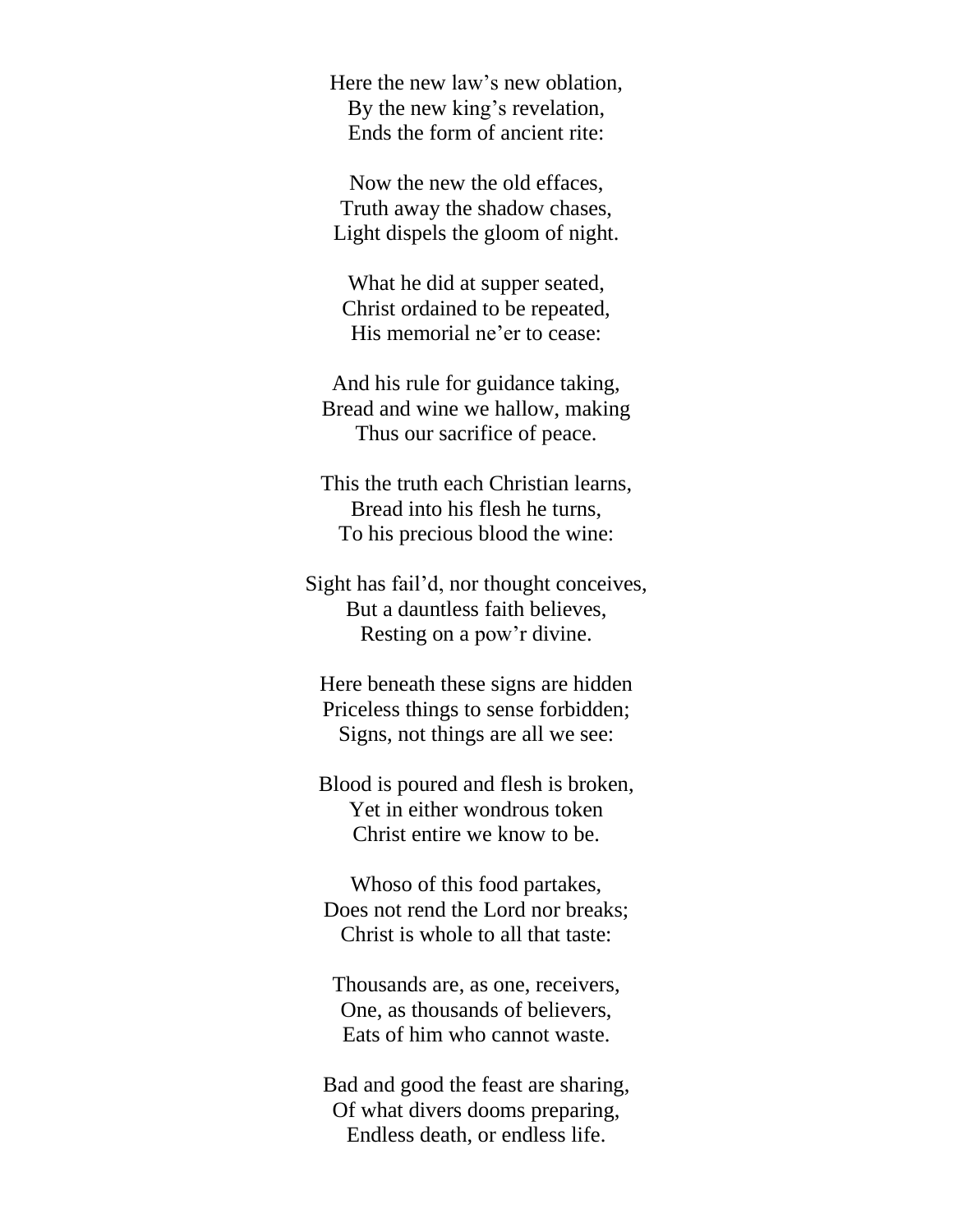Life to these, to those damnation, See how like participation Is with unlike issues rife.

When the sacrament is broken, Doubt not, but believe 'tis spoken, That each sever'd outward token doth the very whole contain.

Nought the precious gift divides, Breaking but the sign betides Jesus still the same abides, still unbroken does remain.

#### *The shorter form of the sequence begins here.*

Lo! the angel's food is given To the pilgrim who has striven; see the children's bread from heaven, which on dogs may not be spent.

Truth the ancient types fulfilling, Isaac bound, a victim willing, Paschal lamb, its lifeblood spilling, manna to the fathers sent.

Very bread, good shepherd, tend us, Jesu, of your love befriend us, You refresh us, you defend us, Your eternal goodness send us In the land of life to see.

You who all things can and know, Who on earth such food bestow, Grant us with your saints, though lowest, Where the heav'nly feast you show, Fellow heirs and guests to be. Amen. Alleluia. Alleluia